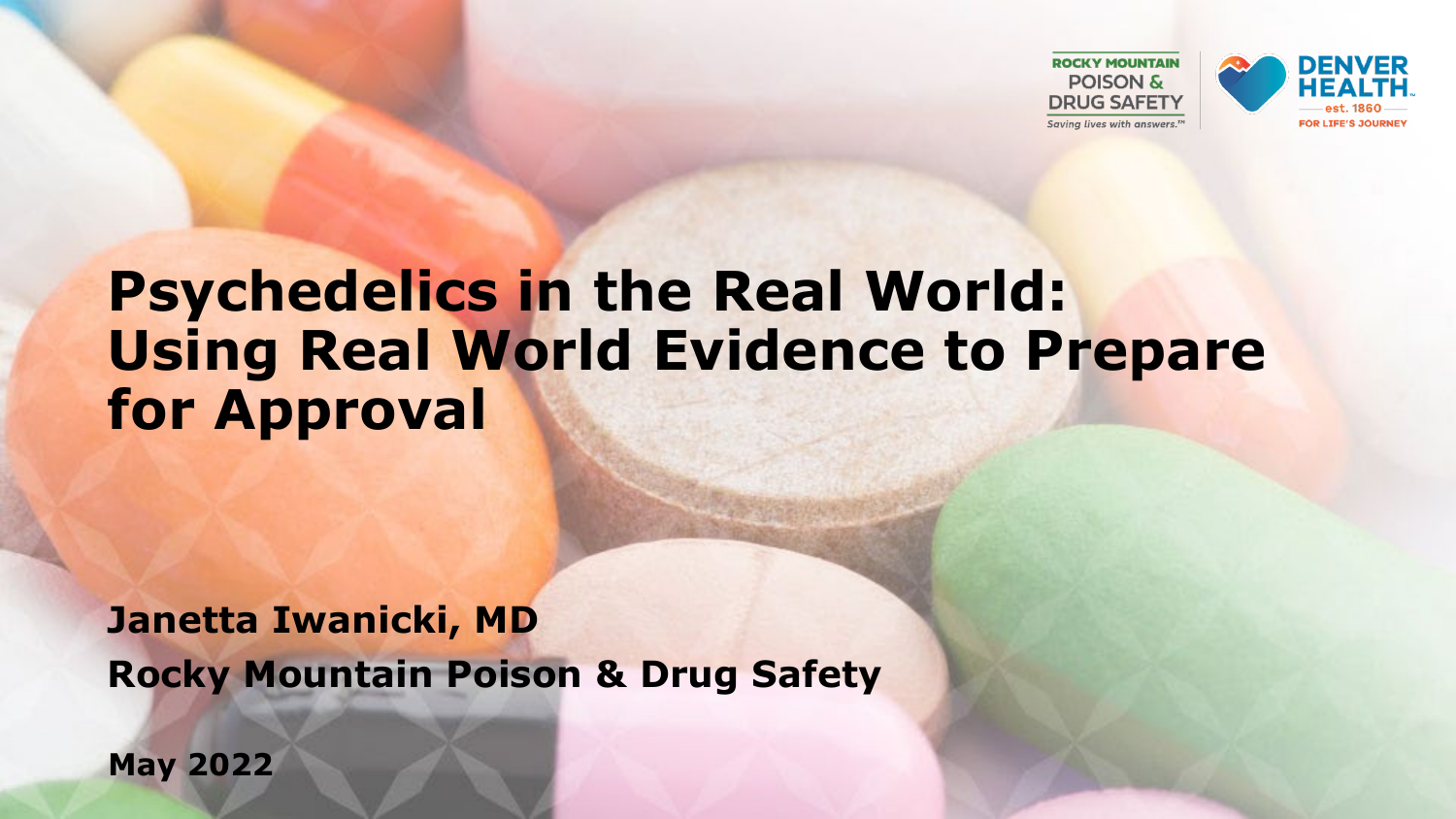### **Roadmap**

2



**Snapshots of Epidemiology of Psychedelic Use**

**Balancing Benefits and Risks of Psychedelics**

**Future Considerations in Psychedelic Epidemiologic Research**

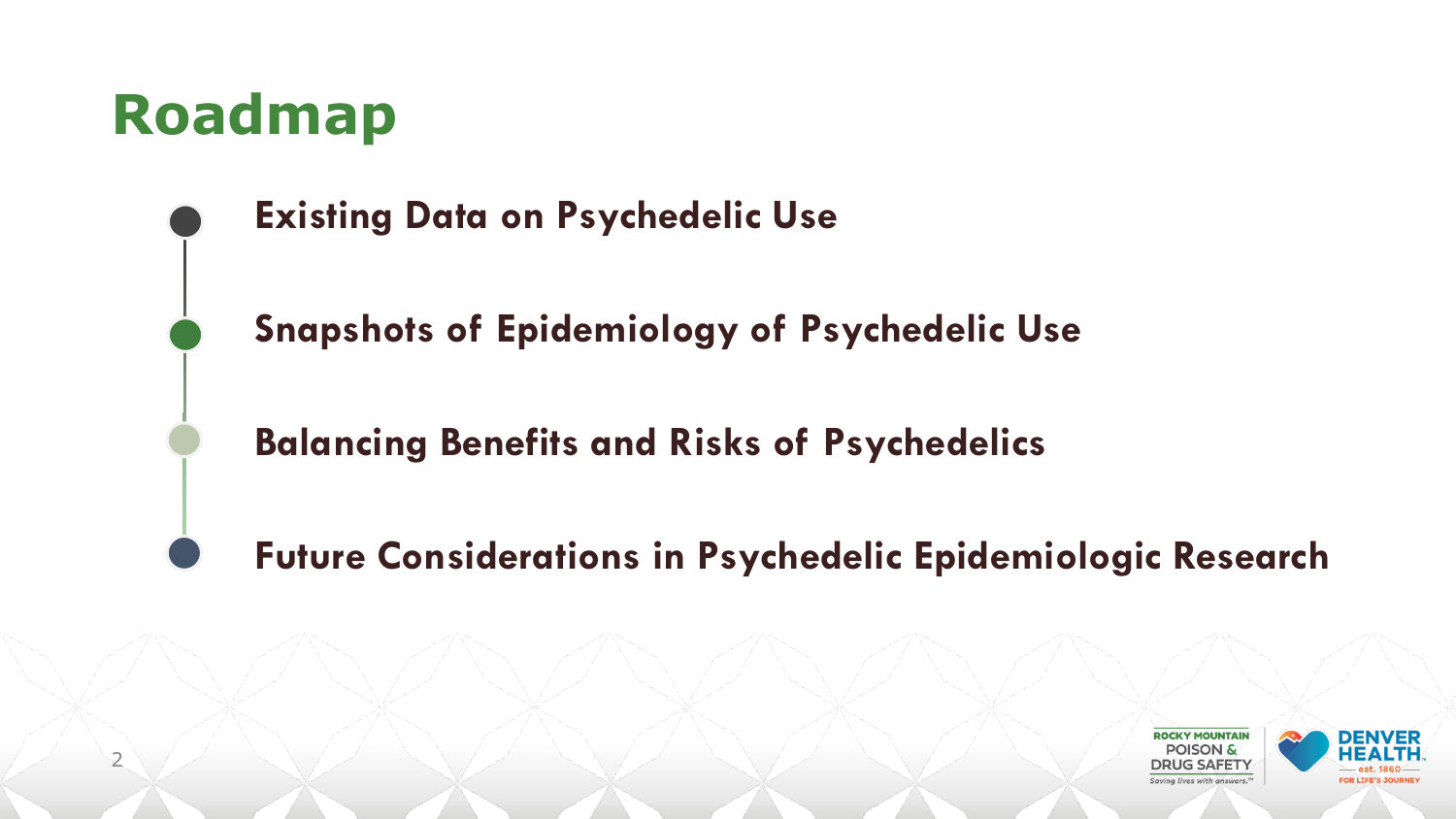# **Existing Data on Psychedelic Use**

- Data sources
	- National Survey for Drug Use and Health (NSDUH)
	- National Poison Data System (NPDS)
	- Monitoring the Future (MTF)
- Challenges in data collection
	- Bias toward non-reporting
	- Substance patient is using and substance patient \*thinks\* they are using may not be the same
		- Lack of specificity
	- Motivations for use poorly captured
	- Delays in data availability
- <sup>3</sup> No single perfect data system

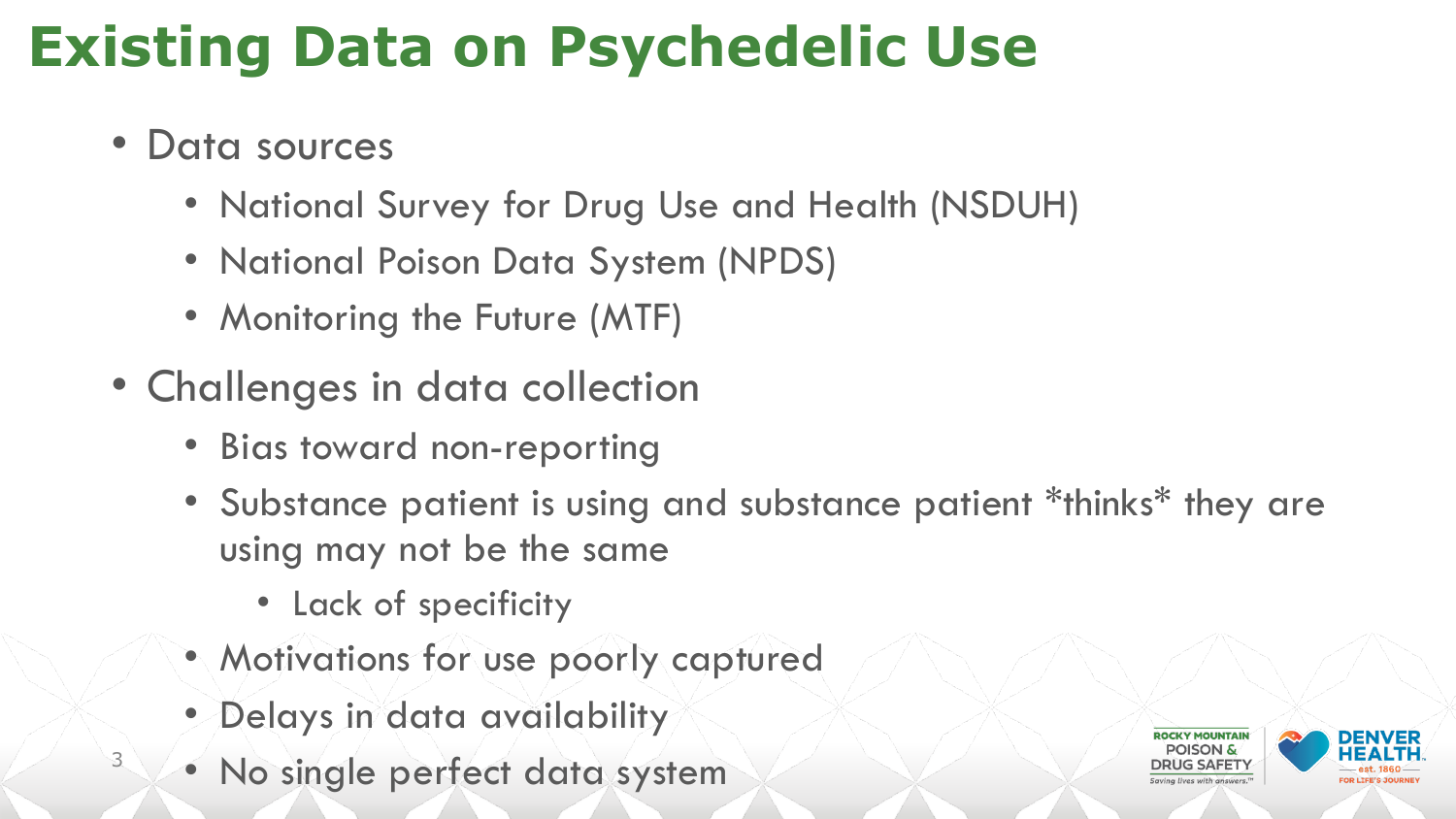### **NSDUH, Lifetime Use, 2019-2020**

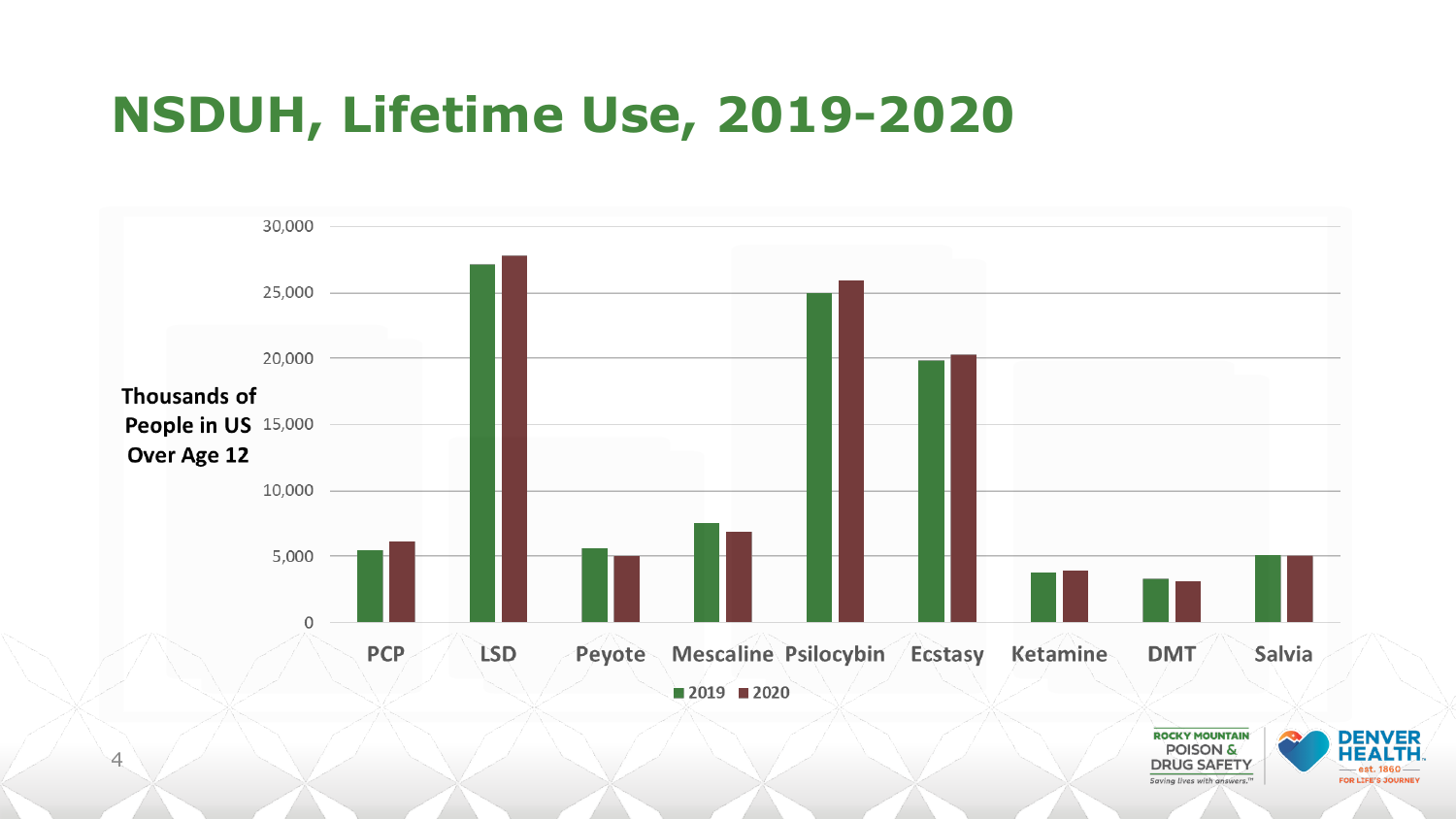### **NSDUH, Past Year Use, 2015-2020**

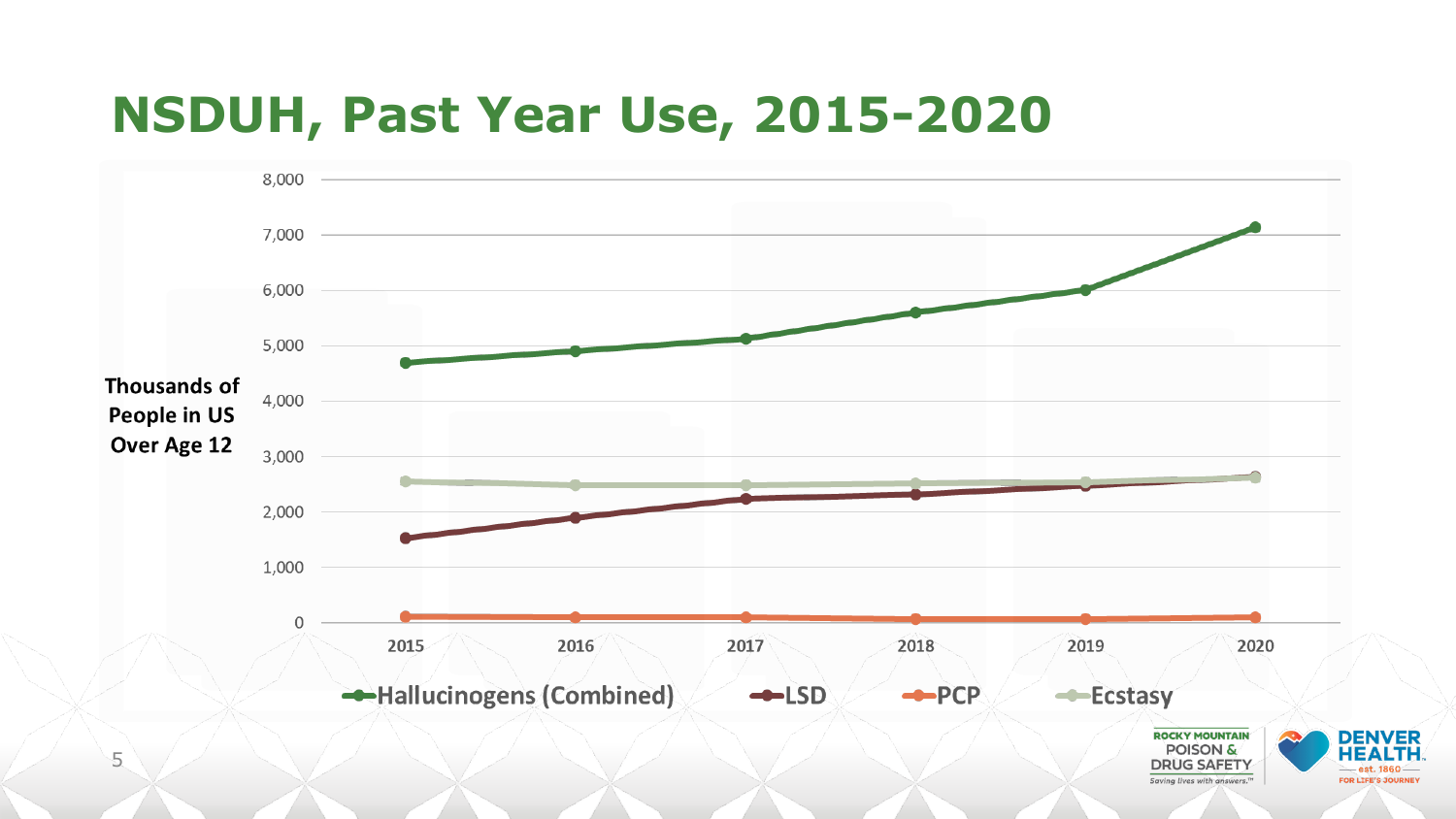# **NPDS, Cases by Category, 2020**





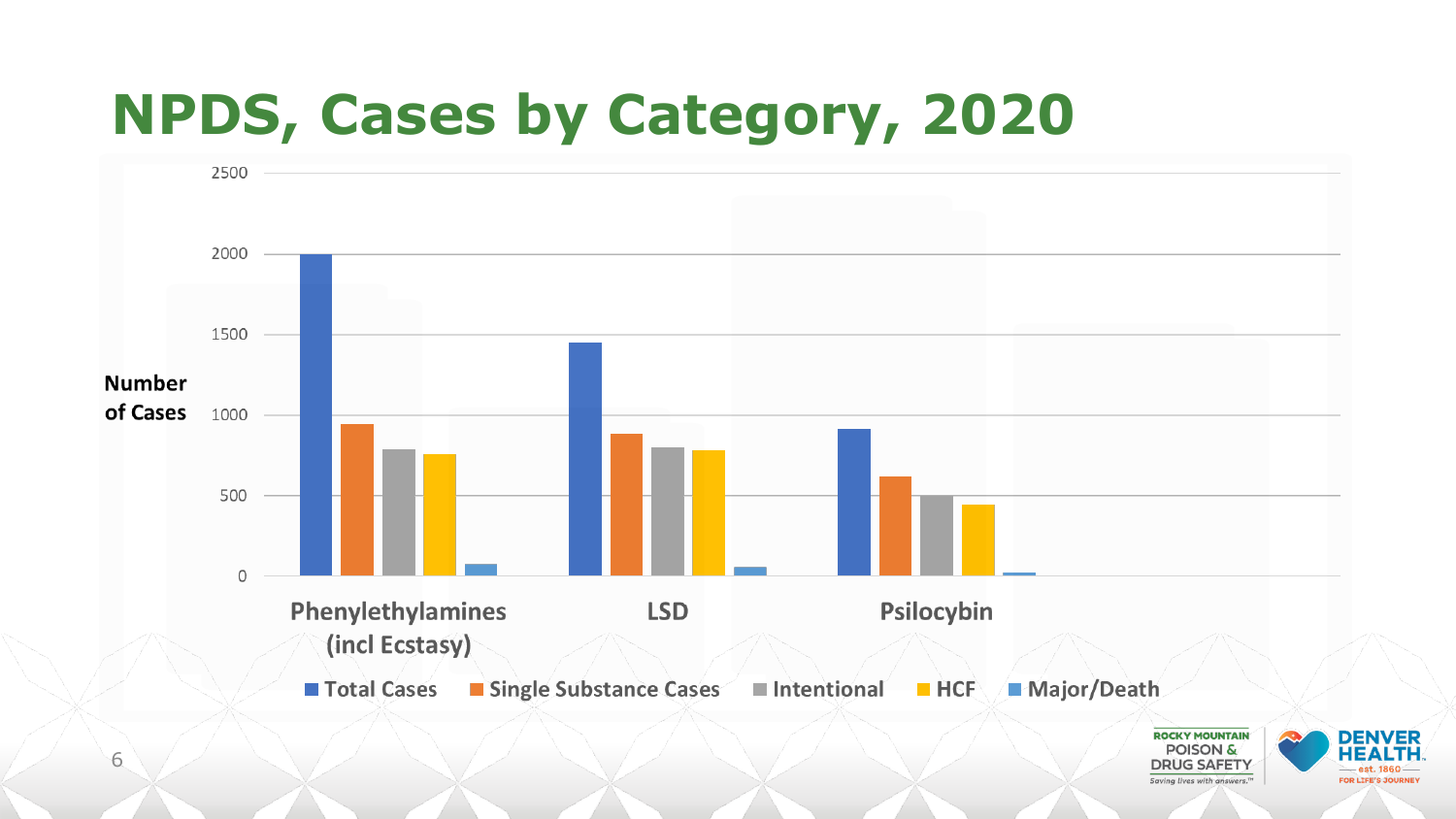## **MTF, Adolescents 1996-2020, Ecstasy**

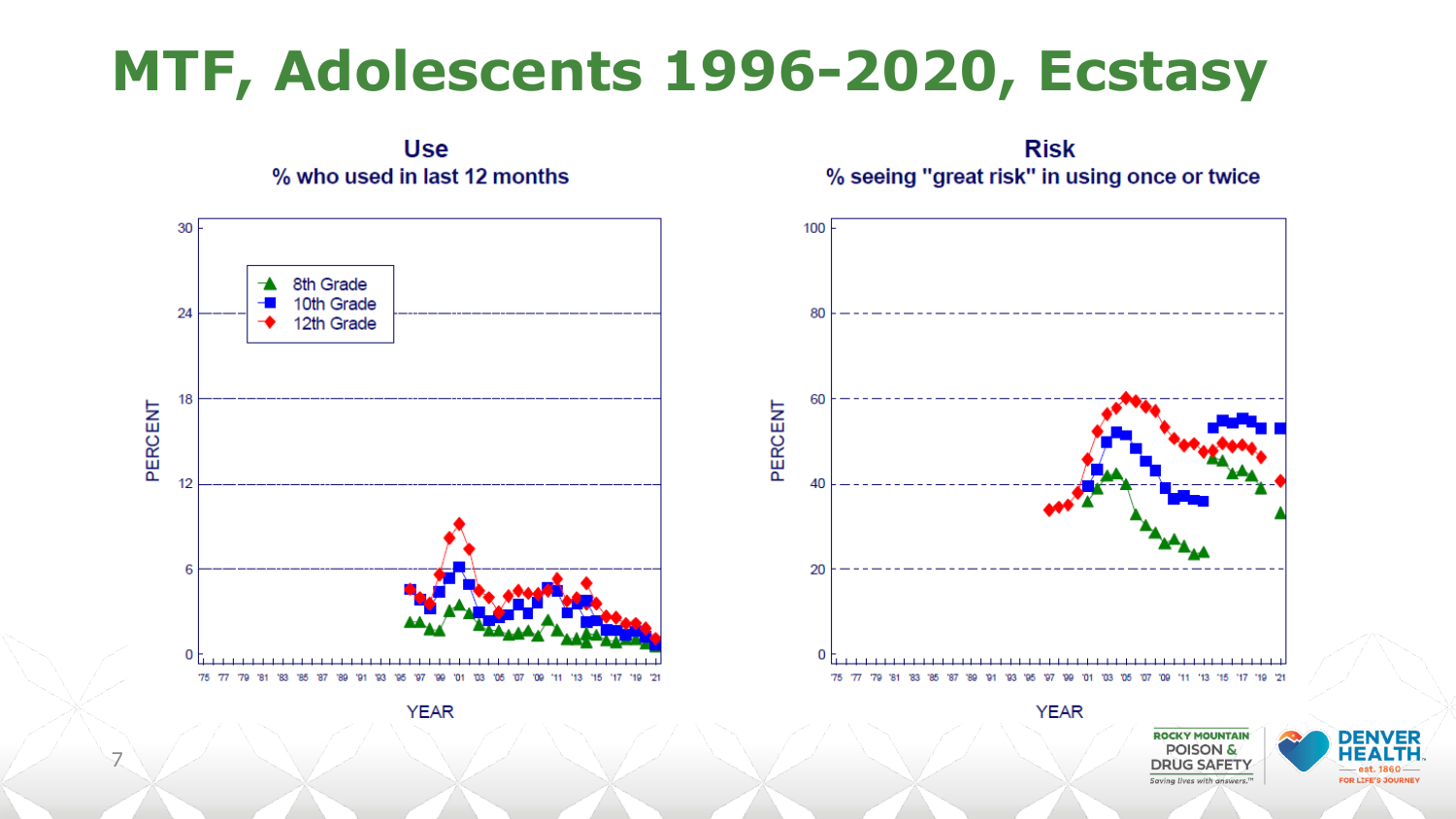## **MTF, Adolescents 1975-2020, LSD**



Saving lives with answers.<sup>™</sup>

**FOR LIFE'S JOURN** 

8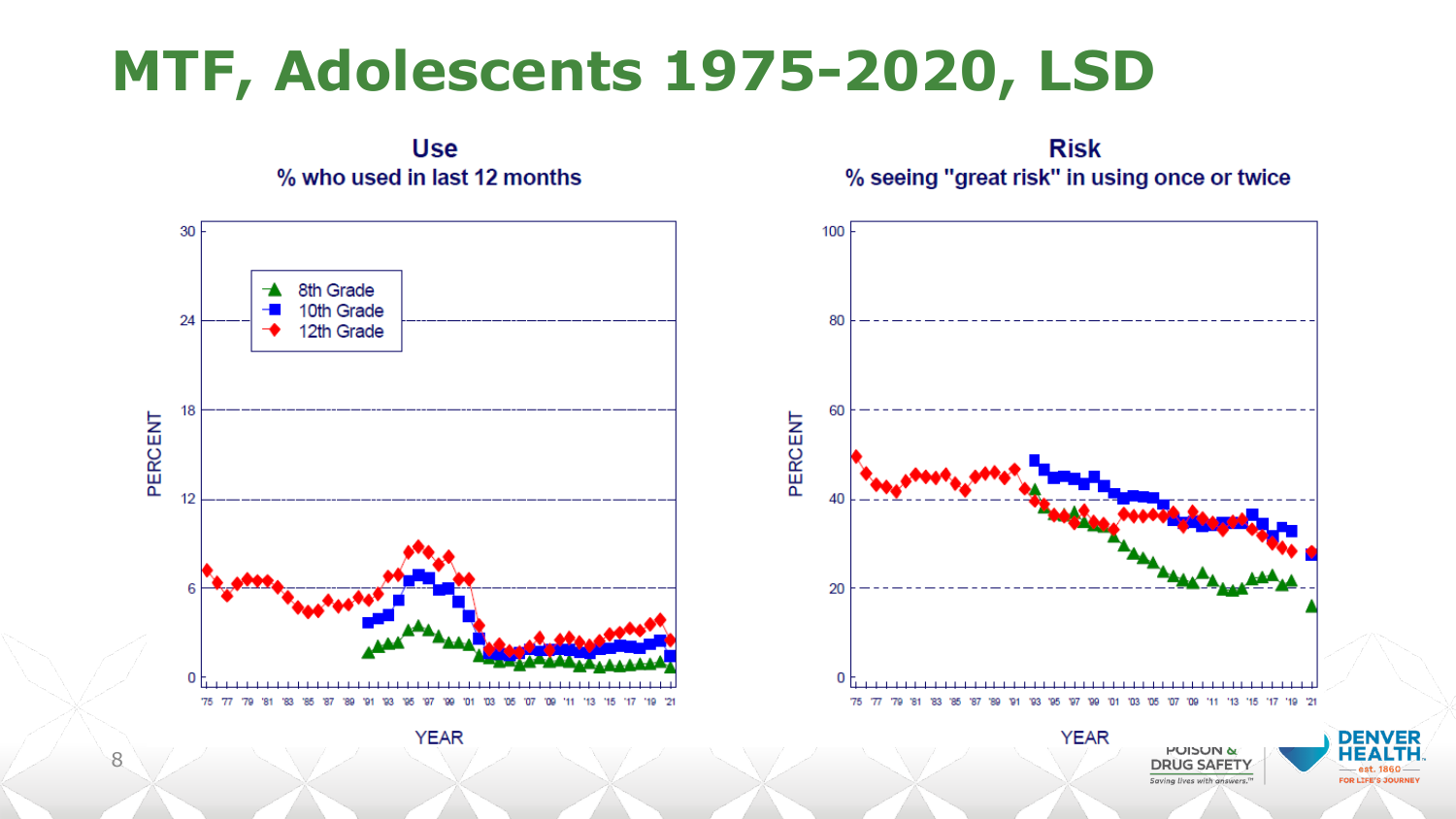### **Snapshot of 2021 Lifetime Use, RADARS System NMURx Program**

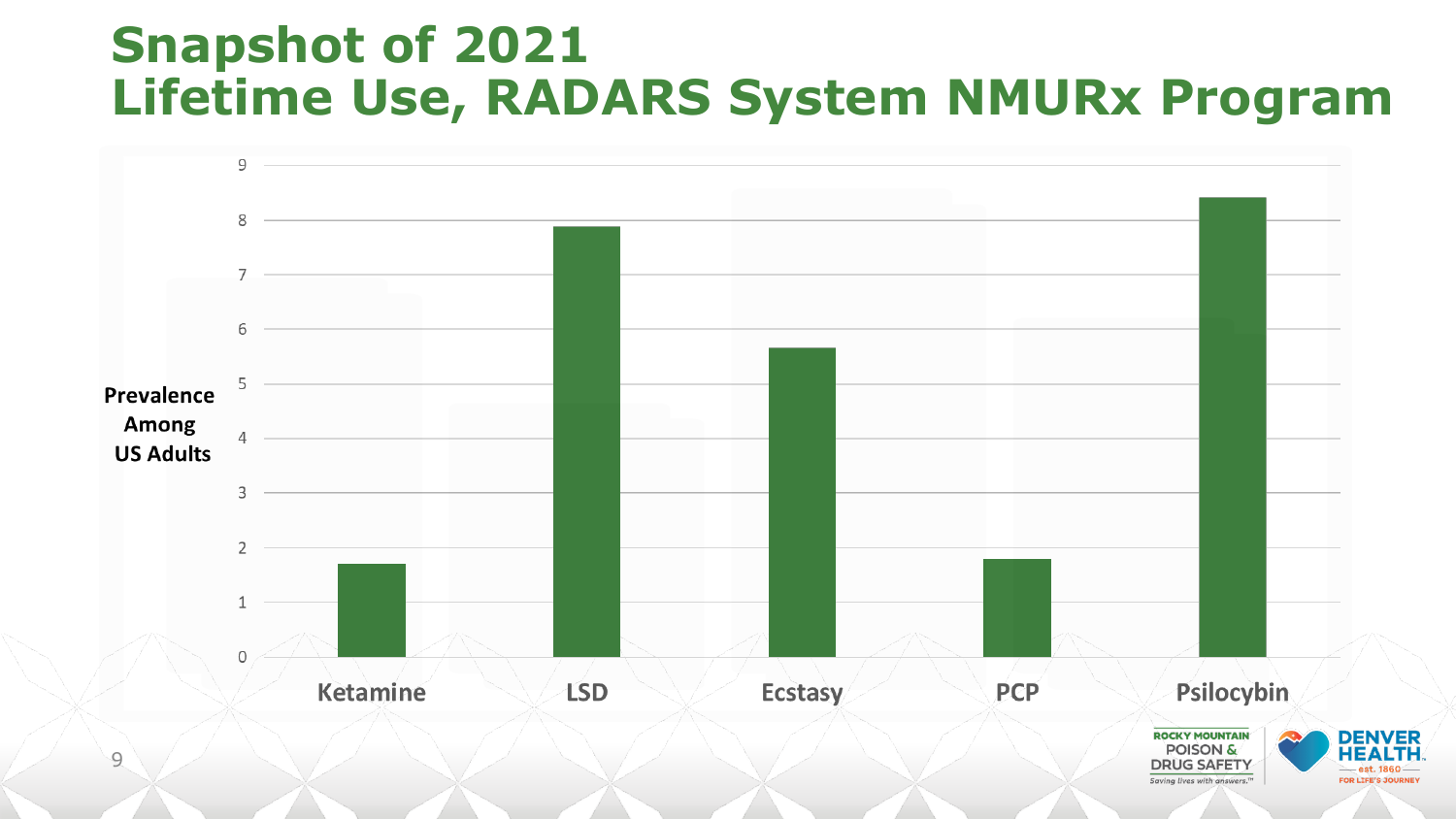### **Snapshot of 2019-2021 Past Year Use, RADARS System NMURx Program**

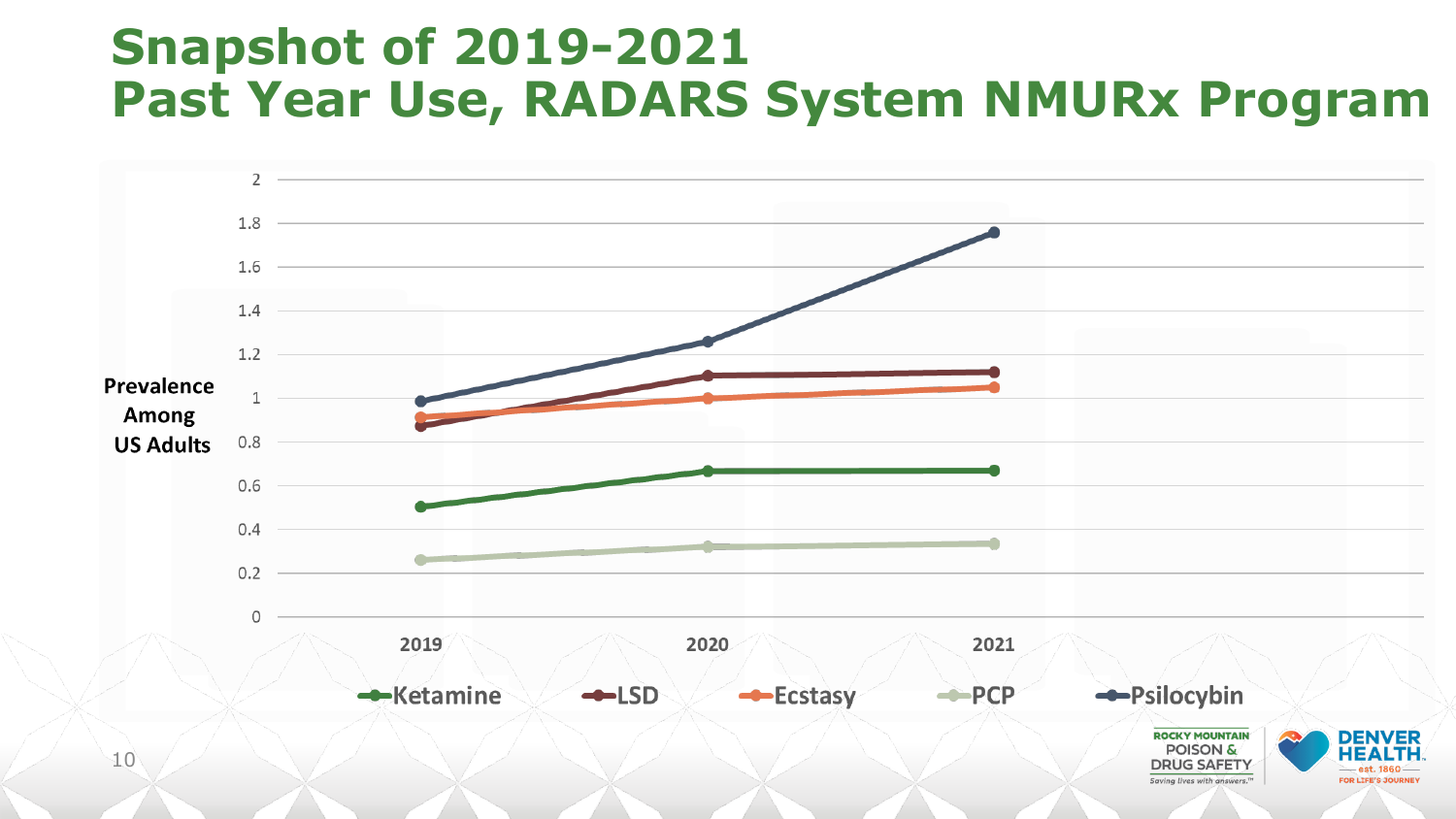## **Developing a Postmarketing Surveillance Strategy: Considerations**

#### **Product Specificity**

- Street vs medical
- High risk of counterfeits



 $4.1$ 

#### **Molecular Differences**

- Not all psychedelics are the same
- Differential needs for each molecule

#### **Comparator Development**

- What makes sense for appropriate comparators?
- Rx meds, street drugs, ?



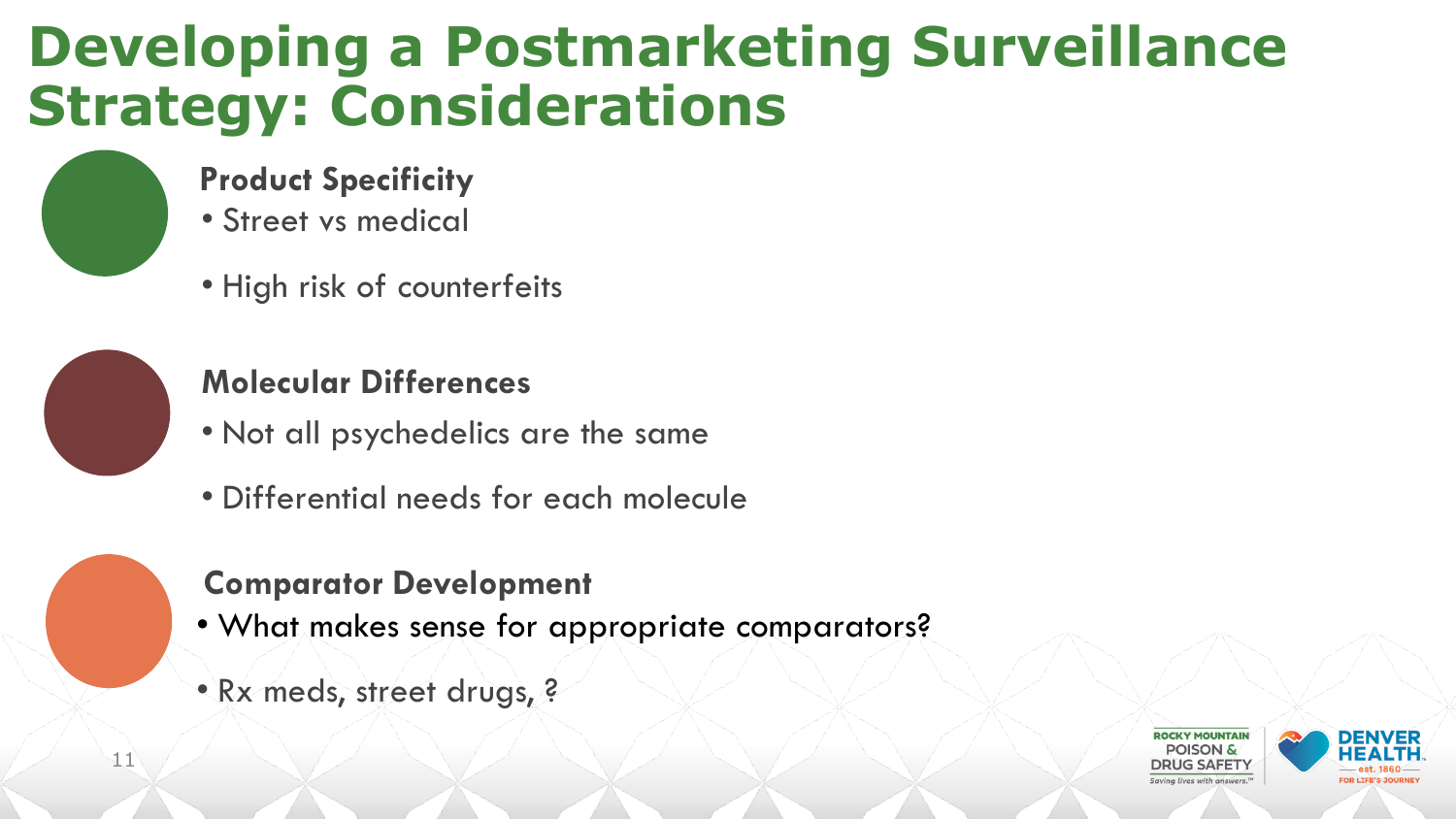## **Conceptualizing Comparators**

 $12$ 



**DENVER HEAL** FOR LIFE'S JOURNE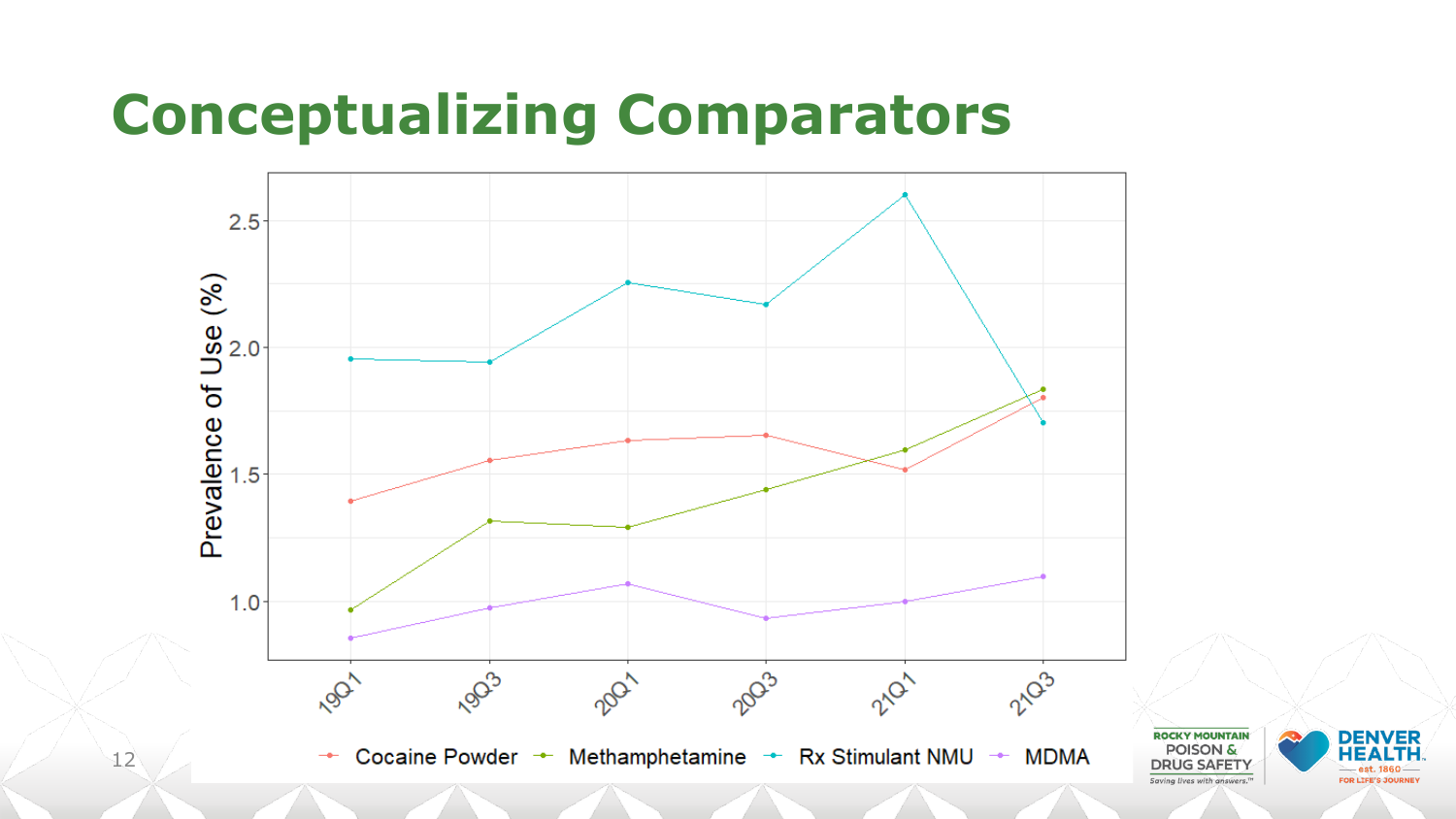## **Developing a Postmarketing Surveillance Strategy: Considerations**



#### **Benefit/Risk Balance**

- Measuring unmet needs, benefits, AEs
- Measuring impacts on perceptions and behaviors



#### **Adverse Event Tracking**

- How to track AEs from multiple sources
- Do we also need to understand "AEs" from non-Rx sources?

#### **Regulatory Challenges**

- Differential regulations by state
- Range from illegal -> deprioritized -> decriminalized-> legalized